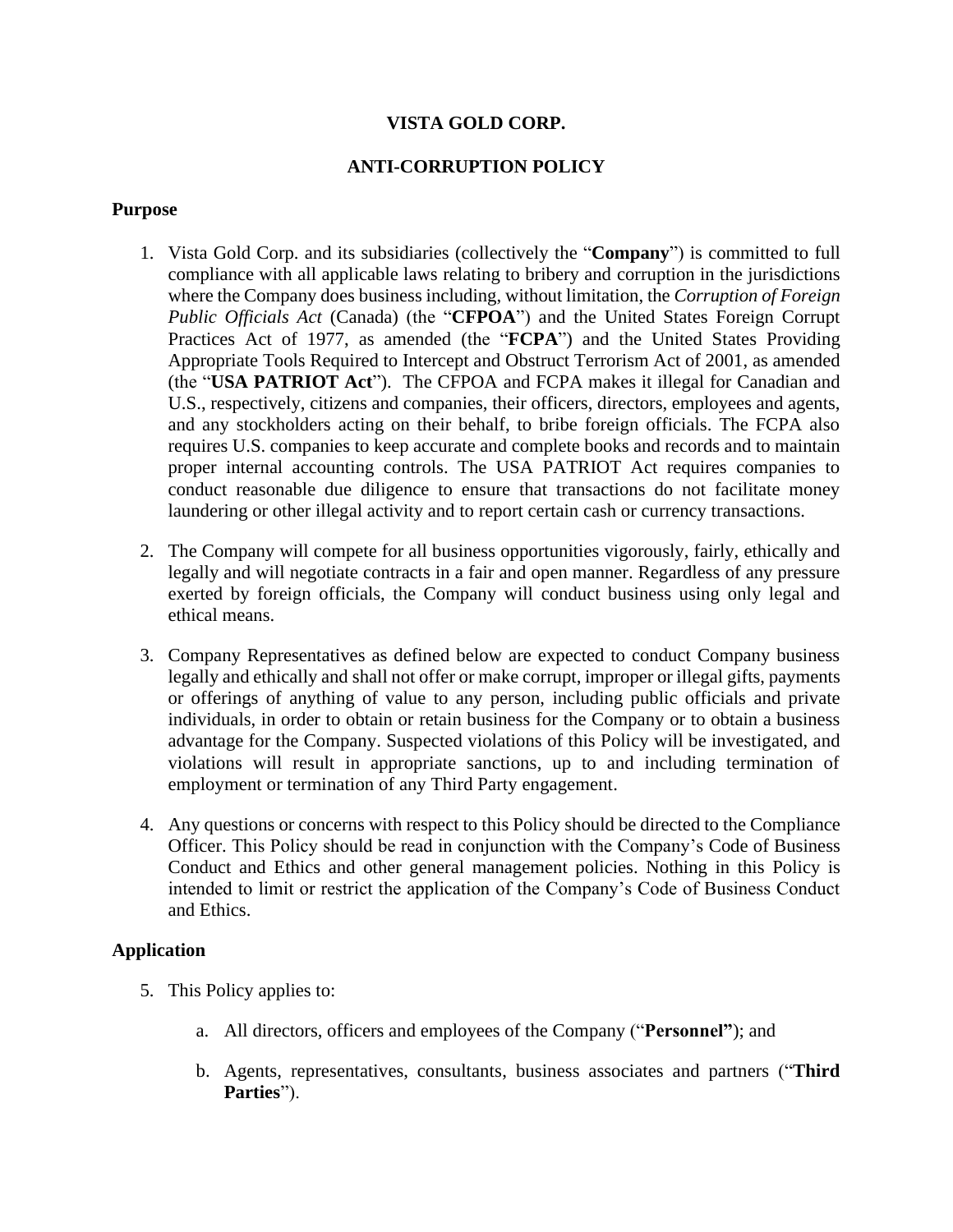- 6. For the purposes of this Policy:
	- a. "**Company Representative**" means Personnel and Third Parties;
	- b. "**Public Official**" means any person who holds a legislative, administrative or judicial position of any kind in any country in or outside of Canada and the United States, and includes a candidate for public office and all employees or officials of: (i) a government department, agency or instrumentality, (ii) a government-owned or government-run organization or enterprise, (iii) a political party; or (iv) a public international organization (e.g. the United Nations, the World Bank, the International Finance Corporation, the International Monetary Fund, and the Inter-American Development Bank)(a "**Public Body**").
	- c. "**Compliance Officer**" means the Company's Chief Financial Officer, who is responsible for the enforcement and administration of this Policy, including training of Company Representatives and monitoring compliance with this Policy.

### **Prohibition of Corrupt Payments**

- 7. *Bribes and Bribery***:** Company Representatives shall not give or offer to give, directly or indirectly, a financial advantage, payment, gift, a benefit or anything of value to any person, including a Public Official, in order to influence any act or decision of that person in relation to the Company's business or to obtain that person's assistance or influence with respect to any act or decision of the person's employer or principal, including a Public Body, in connection with the Company's business.
- 8. *Offers to Bribe***:** A mere offer or promise to pay a bribe is prohibited and will be treated under this Policy with equal severity as an actual bribe.
- 9. *Payments by Third Parties***:** It is also prohibited to use the services of a Third Party to offer or give a bribe.
- 10. *Willful Blindness***:** Company Representatives shall not deliberately ignore (or "turn a blind eye to") facts that may give rise to a suspicion of an improper payment. Willful blindness to bribery is deemed to be equivalent to being a party to the bribery and subject to the same penalties.
- 11. *Facilitation Payments***:** In some countries, it may be local practice for low-level Public Officials to request payments of low value in order to speed up routine administrative acts such as the issuance of permits, visas and other official documents, or the delivery of government services such as police protection or mail services. Facilitation payments are prohibited except where:
	- a. Authorized by the local law and the Public Official is willing and able to provide an official receipt for the payment; or
	- b. The safety of a Company Representative or their dependent(s) is potentially endangered.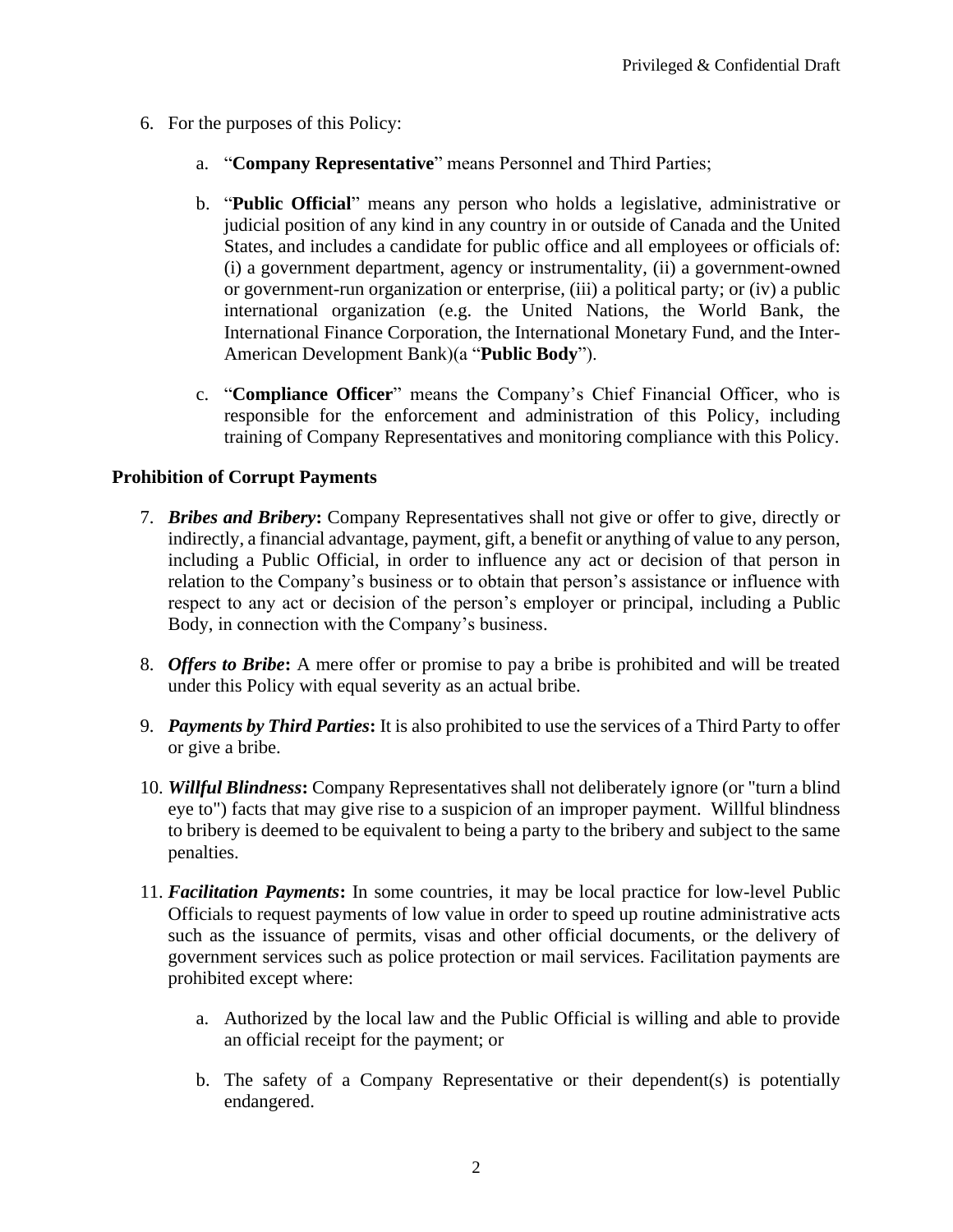Wherever possible, Company Representatives must first obtain prior authorization from the Compliance Officer to make a facilitation payment. If prior approval is not possible, the payment must be promptly reported to the Compliance Officer documenting the reason that prior approval was not obtained.

12. *Soliciting or Receiving Bribes:* Company Representatives are prohibited from soliciting or receiving, directly or indirectly, a financial advantage, payment, gift, a benefit or anything of value from a person in order to influence the Company in any manner.

# **Obligation to Report**

13. All Company Representatives are required to report to the Compliance Officer any information that comes to their attention in relation to any actual or suspected improper bribes, payments or gifts made, offered or promised by anyone on behalf of the Company potentially in violation of this Policy.

### **Red Flags**

- 14. There may be circumstances in which Company Representatives become aware of facts that do not disclose a potential improper payment, but that may nevertheless raise a concern or suspicion regarding the propriety of a payment or the actions of any person in relation to the Company's business (referred to as "Red Flags"). Such concerns or suspicions shall be promptly reported to the Compliance Officer or reported pursuant to the Company's Whistleblower Policy.
- 15. It is impossible to describe exhaustively the circumstances that could give rise to a concern over potential improper payments. A non-exhaustive list of Red Flags can be found in the Appendix to this Policy.

# **Cash, Third Party, and Third Country Payments.**

16. Company Representatives shall not pay any cash to a third party unless such payment is clearly, completely and accurately documented as a cash disbursement with an appropriate business explanation. Company Representatives shall not write any check to "cash" or "bearer," or pay anyone who does not have a written contract with the Company or some other documented proper business relationship with the Company. Company Representatives shall not make any payment outside the country of the principal place of business of the recipient without the prior written approval of the Compliance Officer.

### **Gifts, Hospitality & Entertainment**

- 17. Gifts and entertainment ("Hospitality") are acceptable business practice when offered to a person as a good will gesture with no expectation that the recipient will use their influence improperly for the Company's benefit. Company Representatives must obtain approval and report Hospitality as required by Company policies.
- 18. No expenditures (and no reimbursements or offers to reimburse expenses) shall be made by Company Representatives for Hospitality or travel for Public Officials unless such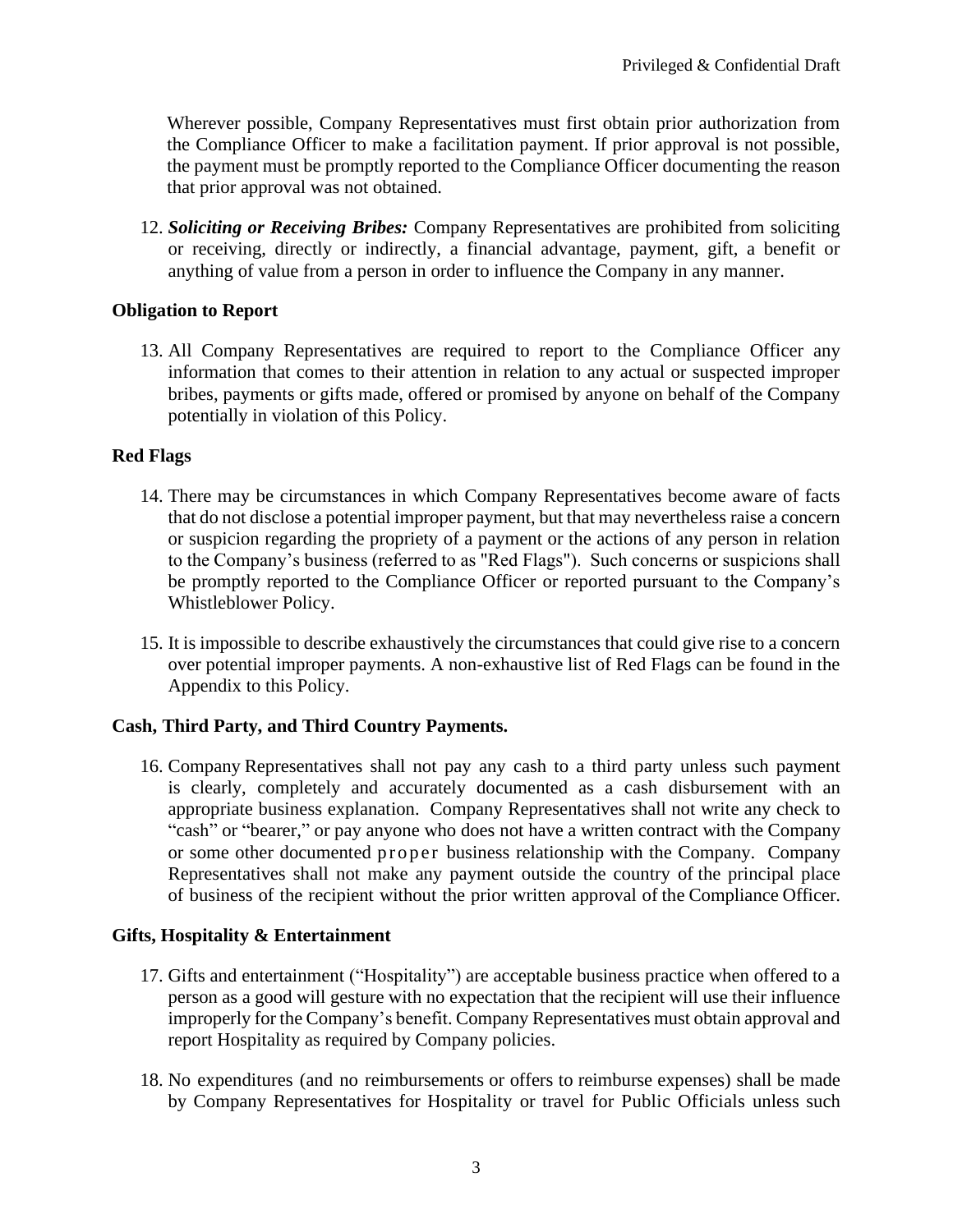expenditures are: (1) approved in writing by the Compliance Officer, if appropriate after consultation with the Company's legal counsel; (2) legal under applicable law, including the laws of Canada, the United States and the Public Official's country; (3) reasonable and bona fide in the circumstances; (4) such expenditures must be fully and accurately described in the Company's books and records.

- 19. Travel and expenses for a Public Official that are directly related to the promotion or explanation of the Company's business, projects or execution or performance of a contract are permissible provided they are lawful under the laws of the Public Official's government and approved in writing by the Compliance Officer, if appropriate after consultation with the Company's legal counsel.
- 20. Notwithstanding the foregoing, it is Company policy that no expenditures shall be made by Company personnel or representatives for gifts or entertainment for Public Officials if the amount expended exceeds US\$500.00 in each individual instance or US\$2,000.00 in the aggregate, to or for the benefit of the same Public Official in any fiscal year. All expenditures for gifts and entertainment and travel must be fully and accurately recorded in relevant accounting records.

# **Political and Charitable Contributions**

21. Contributions by the Company to politicians, candidates for political office and political parties are generally to be avoided and may only be made with the prior written approval of the CEO upon the recommendation of the Compliance Officer. Company contributions to charitable organizations may only be made with the prior written approval of the CEO upon the recommendation of the Compliance Officer.

# **Due Diligence**

- 22. The practice of fairness and professionalism set forth in this Policy must extend to the activities of the Company's agents, consultants, representatives and business partners. The Company should be careful to avoid situations involving third parties that might lead to a violation of this Policy. Company Personnel will advise the Compliance Officer prior to taking the following actions, and shall conduct appropriate anti-corruption due diligence as directed by the Compliance Officer:
	- a. Engaging a Third Party;
	- b. Acquiring a company or business; or
	- c. Entering into a joint venture, or partnership with another entity.

# **Record-Keeping**

23. The record-keeping provisions of the FCPA require publicly held U.S. companies such as the Company to keep their books, records and accounts in reasonable detail, accurately and such that they fairly reflect all transactions and dispositions of assets. Thus, the FCPA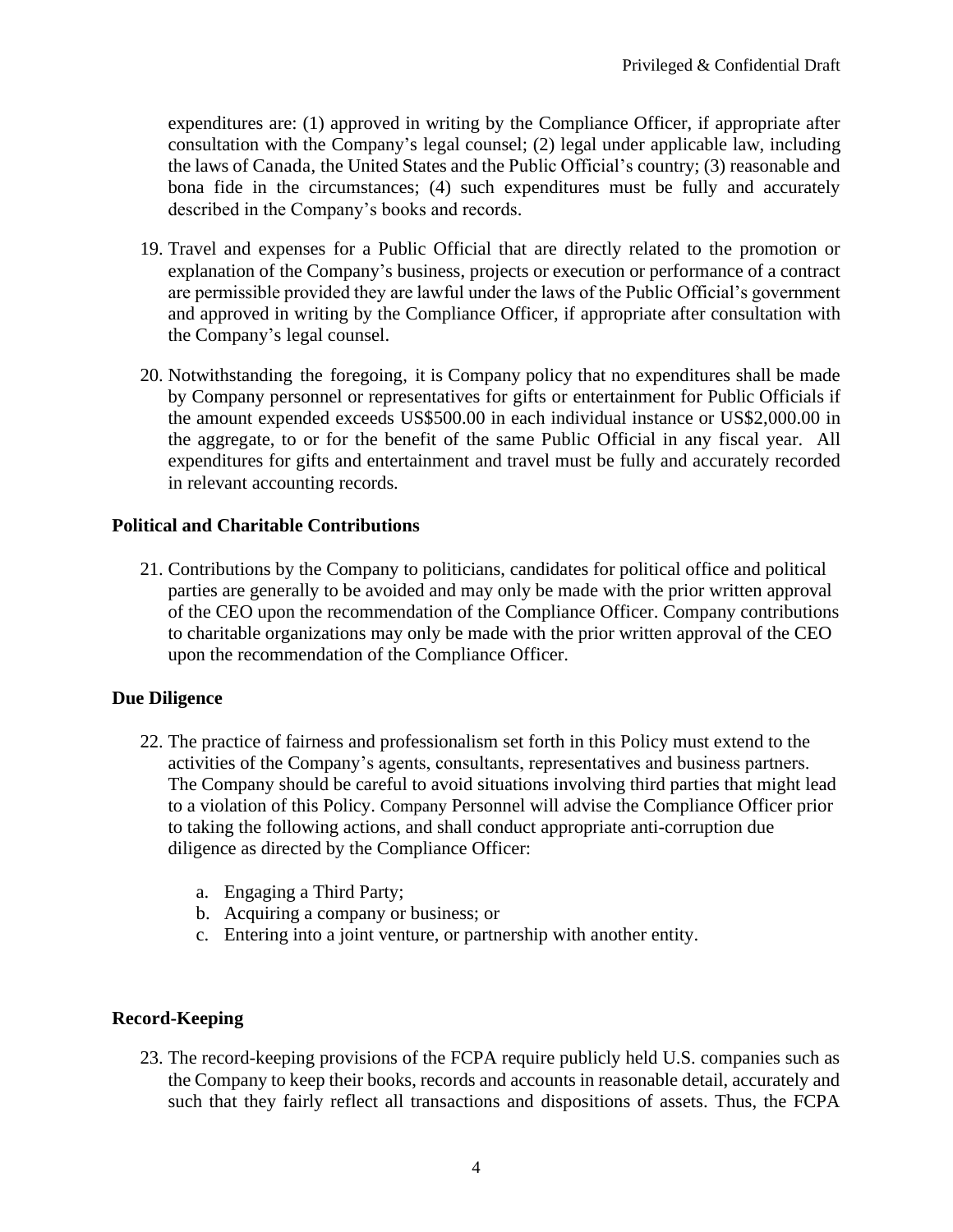prohibits the mischaracterization or omission of any transaction on a company's books or any failure to maintain proper accounting controls that result in such a mischaracterization or omission. Keeping detailed, accurate descriptions of all payments and expenses is crucial for this component of the FCPA.

24. Accordingly, Company employees must follow applicable standards, principles, laws and Company practices for accounting and financial reporting. In particular, employees must be timely and complete when preparing all reports and records required by management. In connection with dealings with Public Officials and with other international transactions explained in this Policy, employees must obtain all required approvals from the Compliance Officer and, when appropriate, from foreign governmental entities. Prior to paying or authorizing a payment to a foreign official, Company employees or agents should be sure that no part of such payment is to be made for any purpose other than that to be fully and accurately described in the Company's books and records. No undisclosed or unrecorded accounts of the Company are to be established for any purpose. False or artificial entries are not to be made in the books and records of the Company for any reason. Finally, personal funds must not be used to accomplish what is otherwise prohibited by this Policy.

# **USA Patriot Act**

25. In the course of conducting its business, the Company engages in financial transactions with foreign entities, including contracts with foreign companies, governments and foreign charitable organizations. To ensure that these transactions do not facilitate money laundering or other illegal activity, the Company will conduct reasonable due diligence into the identity and reputation of the organization or individual, the identity of its principals, and the nature of the organization's business and its ties to other entities. If you detect any suspicious activities that reasonably cause you to believe that an activity is illegal or involves money laundering or terrorist financing, you should immediately advise the Compliance Officer or report such activity pursuant to the Company's Whistleblower Policy so that a determination can be made regarding the need for the Company to report the suspicious activity to government authorities.

### **Inquiries from Auditors or Legal Counsel**

26. Company Representatives shall respond promptly, clearly, completely and accurately to any inquiry from the Company's internal or independent auditors or legal counsel and shall not withhold or conceal any information that may be material for a clear, complete and accurate response to such an inquiry.

### **Administration and Enforcement**

27. The Compliance Officer is responsible for administering this Policy, including training and periodic monitoring of its implementation. Questions pertaining to this Policy, its purpose and application can and should be directed to the Compliance Officer.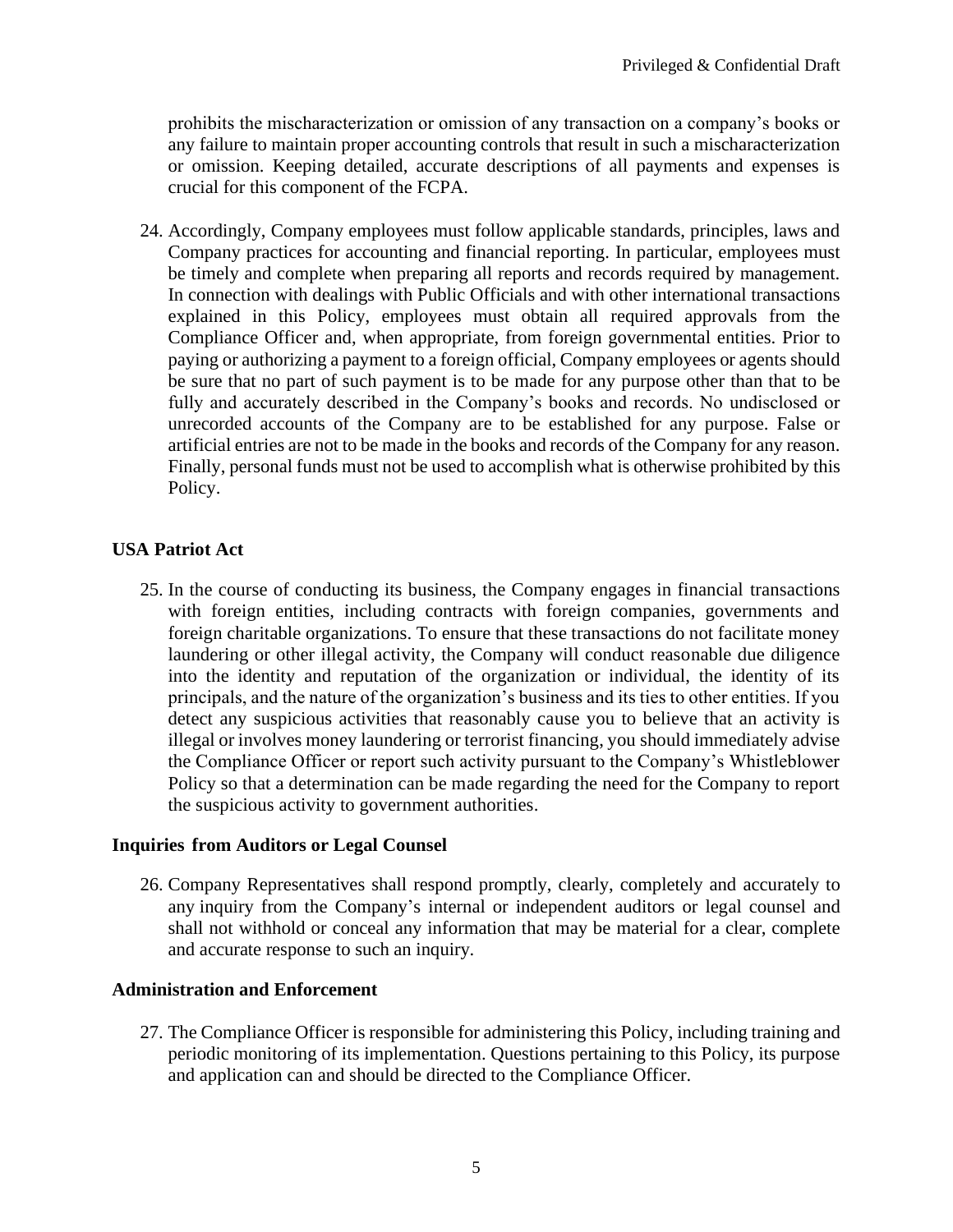### CONFIRMATION:

*The undersigned confirms receipt of the* **VISTA GOLD CORP. ANTI-CORRUPTION POLICY** *and confirms that he/she has read and understands the Policy and confirms further that he/she will act in accordance with the Policy.*

Name: